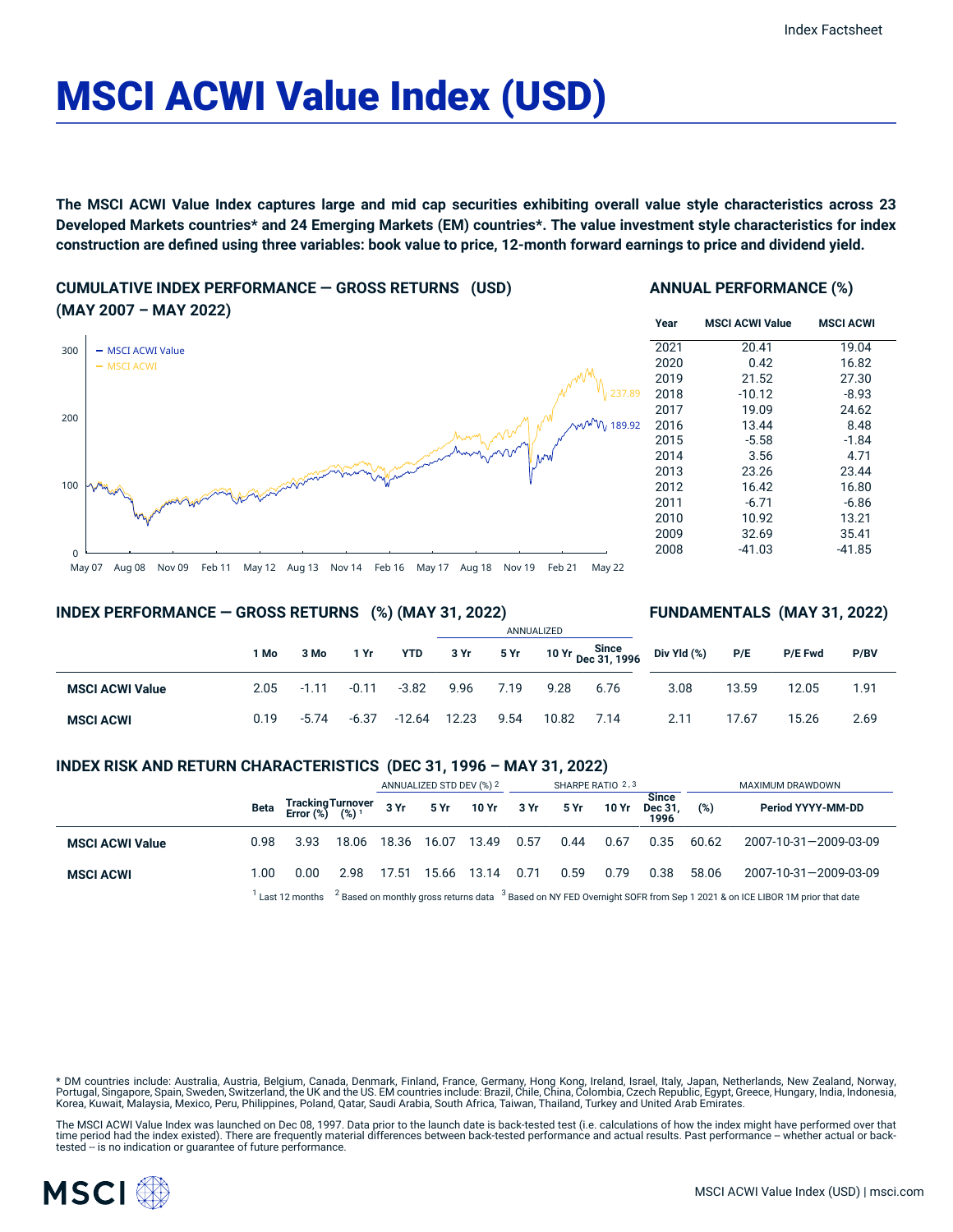#### **INDEX CHARACTERISTICS**

|                     | <b>MSCI ACWI Value</b> | <b>MSCI ACWI</b> |  |  |  |  |  |
|---------------------|------------------------|------------------|--|--|--|--|--|
| Number of           | 1.879                  | 2.933            |  |  |  |  |  |
| <b>Constituents</b> |                        |                  |  |  |  |  |  |
|                     | Weight $(*)$           |                  |  |  |  |  |  |
| Largest             | 1.43                   | 4.02             |  |  |  |  |  |
| <b>Smallest</b>     | 0.00                   | 0.00             |  |  |  |  |  |
| Average             | 0.05                   | 0.03             |  |  |  |  |  |
| <b>Median</b>       | 0.02                   | 0.01             |  |  |  |  |  |

#### **TOP 10 CONSTITUENTS**

MAY 31, 2022 Index Factsheet

|                             | Index<br>$Wt.$ $(\%)$ | Parent<br>Index<br>Wt. (%) | <b>Sector</b>      |
|-----------------------------|-----------------------|----------------------------|--------------------|
| JOHNSON & JOHNSON           | 1.43                  | 0.78                       | <b>Health Care</b> |
| UNITEDHEALTH GROUP          | 1.42                  | 0.77                       | <b>Health Care</b> |
| <b>BERKSHIRE HATHAWAY B</b> | 1.25                  | 0.68                       | <b>Financials</b>  |
| <b>EXXON MOBIL CORP</b>     | 1.23                  | 0.67                       | Energy             |
| JPMORGAN CHASE & CO         | 1.18                  | 0.64                       | <b>Financials</b>  |
| PROCTER & GAMBLE CO         | 1.08                  | 0.59                       | Cons Staples       |
| <b>CHEVRON CORP</b>         | 1.02                  | 0.55                       | Energy             |
| <b>HOME DEPOT</b>           | 0.96                  | 0.52                       | Cons Discr         |
| <b>PFIZER</b>               | 0.90                  | 0.49                       | <b>Health Care</b> |
| <b>BANK OF AMERICA CORP</b> | 0.83                  | 0.45                       | <b>Financials</b>  |
| Total                       | 11.30                 | 6.14                       |                    |

### **FACTORS - KEY EXPOSURES THAT DRIVE RISK AND RETURN MSCI FACTOR BOX**



#### **SECTOR WEIGHTS**



#### **MSCI FaCS**



Neutral factor exposure (FaCS = 0) represents MSCI ACWI IMI.

#### **COUNTRY WEIGHTS**



## **MSCI**<sup></sup>